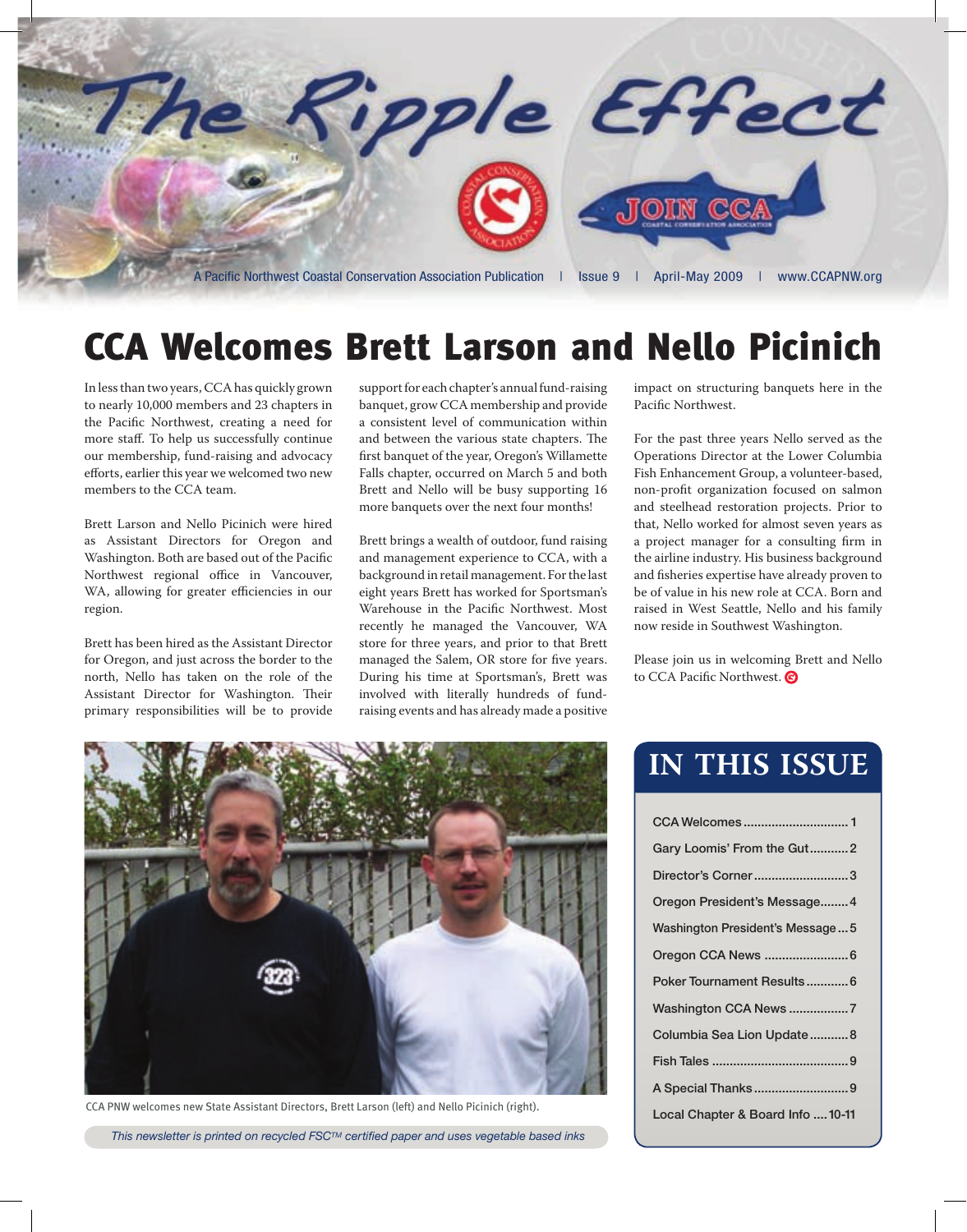## *Director's Corner*

# Catching Up With Our Growth

**Bryan Irwin** *PNW Executive Director*

In less than two years CCA-PNW has developed into a very significant organization in the Pacific<br>Northwest with thousands of members and<br>professional staff, including lobbyists in both<br>states. We are fast becoming the one thing<br>our region has lacked in the<br>voice for Northwest with thousands of members and professional staff, including lobbyists in both states. We are fast becoming the one thing our region has lacked in the past, a unified voice for recreational anglers standing up to protect our fish.

But there's one problem: We don't have enough oars in the water. I can't say enough about the people who have stood up and become involved in the leadership and development of CCA. But, there aren't enough of them. The critical need for CCA in the PNW has resulted in fast membership growth, but the number of leaders has not grown in the same manner. Over there aren't enough of them. The Chucan<br>need for CCA in the PNW has resulted in<br>fast membership growth, but the number of<br>leaders has not grown in the same manner. Over<br>the past 12 months our membership has grown by 40%, but we have virtually the same number of leaders doing an ever-increasing amount of work.

I've spent hours pondering the difference between the type of person that gets involved and takes responsibility and those who do not I don't think I'm any closer to the answer, but I can tell you what its not. It's not how busy you are or how much you like to fish. We have leaders that love to fish and those that hardly ever go. We have leaders that run multiple companies and are among the busiest people on the planet and others who are retired and have significant "free time".

### **CCA 2009 Spring Banquet Calendar**

CCA Spring banquet season is nearly upon us! Please mark your calendar with the following important dates and plan to attend the banquet(s) in your area. Oregon and Washington banquets that will take place this Spring are listed in the chart below.

| Washington Banquets  Banquet Date |  |
|-----------------------------------|--|
|                                   |  |
|                                   |  |
| North Sound Chapter May 9th       |  |
| North Snohomish Chapter  May 14th |  |
|                                   |  |

| Oregon Banquets  Banquet Date |  |
|-------------------------------|--|
|                               |  |
|                               |  |

I know it's not easy to figure out how to get involved. That's why it's going to be my goal to make that easier for our volunteers by focusing our ongoing efforts on providing members with specific

actions or activities that could benefit from their time<br>and efforts. For example, at our chapter meetings<br>we provide a lot of great information, but we<br>don't do enough to provide our members with<br>the actions they can take and efforts. For example, at our chapter meetings we provide a lot of great information, but we don't do enough to provide our members with the actions they can take to help us advance our cause.

> If you are reading this and thinking, "How can I get involved?" I've achieved my goal. The first step is asking yourself where you can help the most. There are four aspects that make CCA successful, they are: Membership, Advocacy, Communications and Fundraising. Consider which of these areas are the most appealing to you, and get involved with your local chapter. If you are interested in opportunities outside of your local chapter, or are interested in starting a chapter, call our CCA office

and ask for Brett in Oregon, or Nello in Washington and let them know where you want to get involved. They can help provide direction and CCA will benefit from your involvement. Remember, you <u>are</u> CCA.

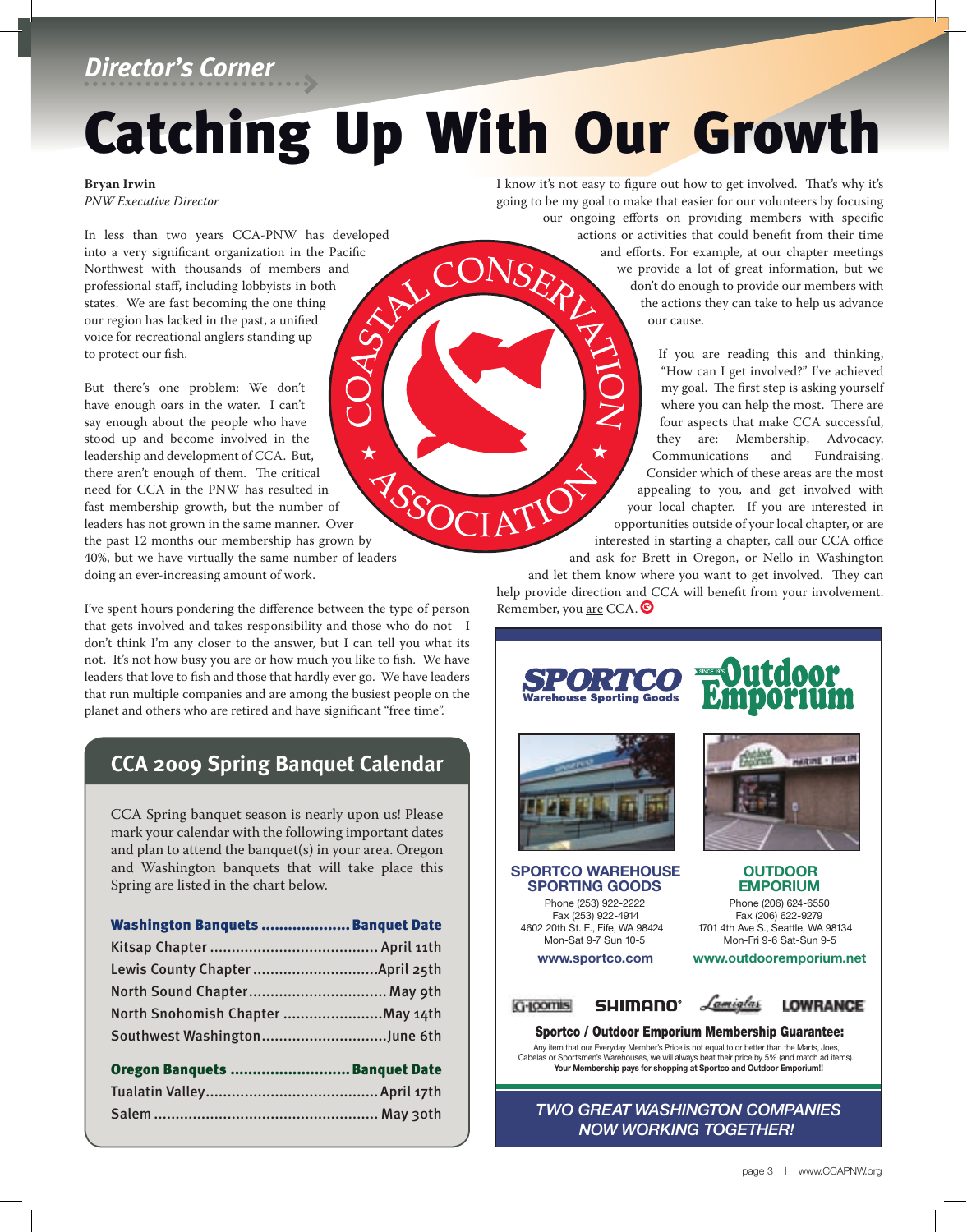## Play Chess and Fish... or Go Bowling

**John Stec** *Oregon CCA President*

March seems to have been full of "teaser" days. You know them when you see them… blue sky, temperature in the mid-to-high fifties, light breezes. They take our minds off the fact that there are still blustery days ahead, and give us incentive to inventory our gear, clean up our reels, and try to forget that the world around us seems to be completely out of our control. Reports of early springers and the occasional steelie increase our anticipation; some of us take to the water in spite of temperatures still running on the cold side. After all, someone is going to get into the first fish; why not you or me?

CCA Oregon has also seen a fair number of teaser days lately. One of the first was our extremely visible and successful legislative outreach with respect to the ODFW Commissioners' spring allocation decision that left nearly everyone stunned and angered. Following that, we took a stand on budget cuts proposed for the Oregon State Police Wildlife Enforcement Division that would have greatly impaired fish and game law enforcement capabilities statewide.

Another important and exciting development was the emergence of a candidate for one of the seats on the ODFW Commission who truly understands selective harvest reform and the need to place conservation before allocation. Stan Steele is tremendously qualified to bring intelligence and balance to complex issues such as the ODFW budget and Marine Reserves – all elements of our legislative agenda. Additionally, there is not one but three bills related to selective harvest heading to committee review in this legislative session. Representative Vic Gilliam introduced one of these bills – H2749 – on behalf of CCA Oregon. We have also declared our support for other legislation, Senate Bill S472, introduced by Senator Jason Atkinson. This bill requires ODFW to utilize hatch boxes on the Rogue and other Oregon rivers and is consistent with the objectives of CCA Oregon's position on hatchery reform.

I choose to refer to these specific actions as "teasers" because the legislature has yet to act on any of them. This is because the session has really just begun and the processes of budget review and approval, administrative appointment, and law enactment, are by design slow and methodical. In the days ahead, our lobbyist, Shawn Miller, will be instrumental in working with our legislators on behalf of these important issues, for all of us.

Recently, CCA members were on the move in Salem as well. On February 24<sup>th</sup>, many of us had the opportunity to visit the state house and our local legislators. Shawn and Ken Chambers (CCA Oregon Salem chapter and state Vice President), and Bryan Irwin (CCA PNW Executive Director) spent many hours in coordination and collaboration to make CCA Legislative Day an extremely educational and productive event. Shawn presented the attendees with an excellent refresher course on the legislative process. Senators Fred Girod and Jason Atkinson generously took time away from their hectic schedules to provide further perspective and insight. There was no mistaking their passion and commitment to correcting the flaws in our fish management policies and practices. After a good discussion of our legislative agenda, we fanned out to the house and senate offices to meet with legislators from our local districts, leaving each of them with a copy of the agenda.

Here is a couple of impressions from this event. First, as I noted earlier, the legislative process is slow. That this is so should come as no surprise to anyone. For those seeking change it can be a source of deep frustration. Yet, the elaborate process of drafting, introducing, and reviewing legislation is painstaking by design. The path through house and senate is loaded with checks and balances to require our legislators to perform due diligence before a law is passed. Part of the process must include

the gathering and evaluation of information and consideration of multiple points of view, and this takes time.

Secondly, although it may seem that whoever shouts the longest and loudest gets the attention of our legislators, that approach is more likely to have an opposite effect. Ideally, decision making ought to be based upon fact and logic. This is why CCA places so much emphasis on science in determining its positions and priorities. It is also why the quiet presence of forty or fifty CCA members adorned in CCA shirts and hats, sporting CCA buttons as they move to and from legislative offices, has potentially more impact then three hundred shouting, banner waving "activists."

Finally, know that we are all being well served by Shawn Miller. Not only is he a very visible and recognized presence in Salem, but he continues to provide us with solid advice on tactics and strategy. As we move deeper into the legislative session he will let us know when and where the presence our membership can be most effectively rallied. We are indeed fortunate to have him as an advisor and ally.

I would like to leave you with one more thought. At some point during the year, most of you will receive a membership renewal notice. Around twenty percent will not renew, and the reasons will vary. Some will have moved away or simply lost interest. Some may find themselves forced to make a hard choice between groceries, health care or housing, and membership renewal. We all pray that there are few of us so affected. And some will hesitate to renew, asking first, "What has CCA accomplished so far?"

I would reply by returning to the developments outlined at the top of this commentary. Each of these "teasers" can be likened to a move in a game of chess. Each is a deliberate step in a complex sequence of activities. At any given time a single move may appear to be random and unimpressive, even though it is part of a broader winning strategy. Watching the game unfold may be rather boring as there is no real time limit on the moves. Along the way, the strategy may need to be rethought in the face of opportunities and threats. There will also be temptations to abandon the strategy in a bold and dramatic move in response to an opponent's cleverly set trap. In the end though, a patient, well-played game leads to an inevitable conclusion.

So if you're not sure if you should renew, here's where we stand. The chess board has been set and the play initiated. This is not a game for the restless and impatient, who might be better suited for a good string of bowling. There the results are immediate and obvious. There is simple and instant satisfaction in the crushing delivery of a heavy ball, followed by the thunderous impact and chaotic scattering of pins. Score keeping is very easy – you just count the number of "survivors."

I ask you, then. Would you rather go bowling? If the answer is yes, you'll probably want to save your membership fee. On the other hand, if you would care to play chess, renew your membership now. Better yet, sign up for the next level of membership. And after the game is over, let's go fishing.  $\bigcirc$ 

### Supporters of CCA from the beginning!

*Salmon & Steelhead Journal* continues to donate time and money to further the cause of CCA. While other magazines sit by and watch the momentum build, *Salmon & Steelhead Journal* is committed to making sure CCA doesn't lose momentum. If you don't already subscribe, do it today. Together we'll work together to ensure salmon runs improve and thrive in the West.



www.salmonandsteelheadjournal.com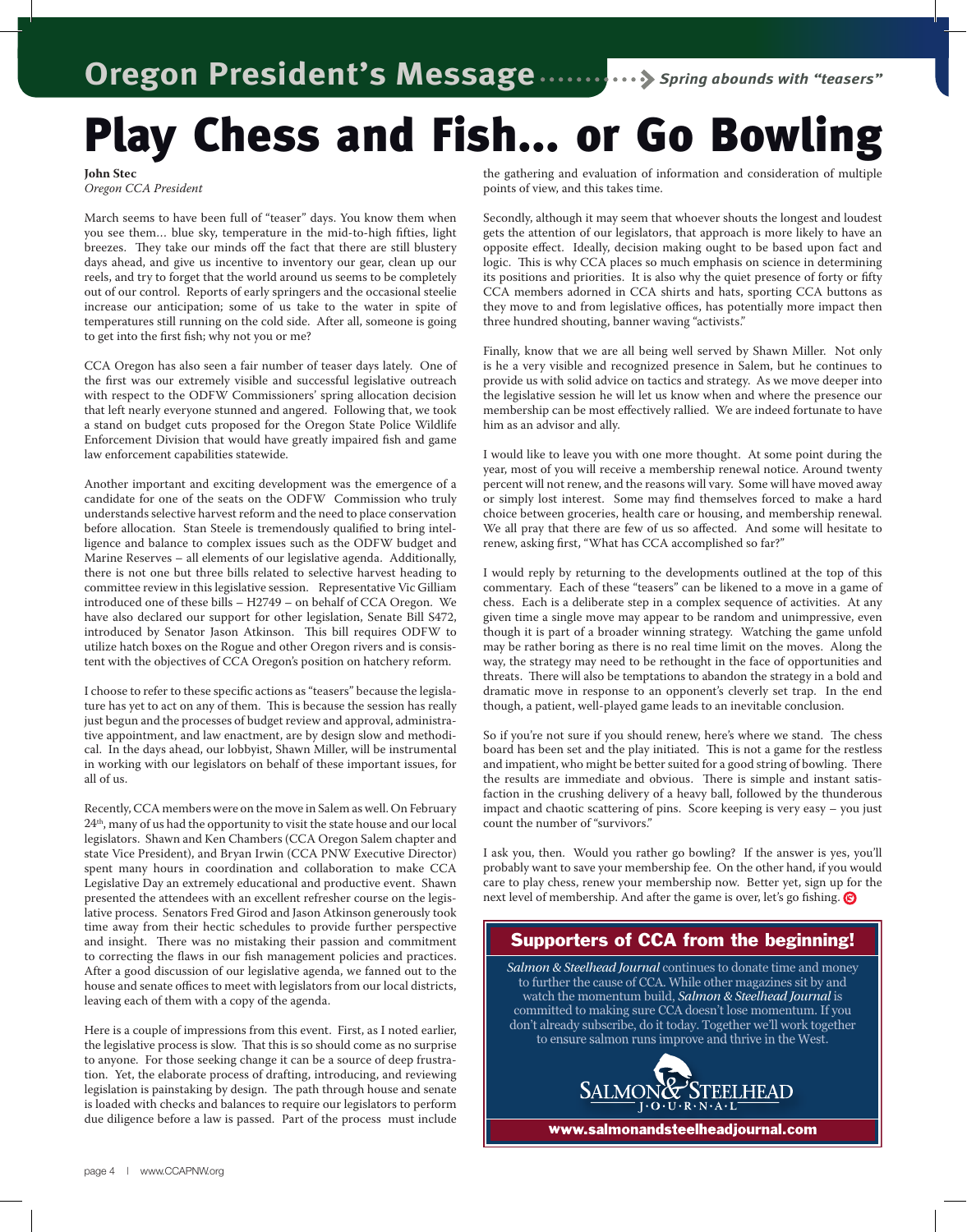## Legislature Hostile Toward Conservation and Citizen Oversight

#### **Ed Wickersham**

*Chair, CCA Washington GRC*

CCA Washington kicked off the 2009 legislative session with a positive effort to promote the need for mark-selective commercial harvest gear. Not surprisingly, commercial friendly committee chairs make progress in this area difficult and together with commercial fishing interests have launched an attack on our Fish & Wildlife Commission seeking to dislodge it from the principled conservation stance it has taken in recent years.

Despite the rhetoric of our detractors, CCA Washington actively supports commercial fishing for salmon and sturgeon in the Pacific Northwest, as long as it remains sustainable, safe to marine resources and is mark-selective. Unfortunately, destructive indiscriminate gear such as the gillnet is virtually the only gear permitted by law for salmon harvest. To support development of selective gear, your Washington GRC with the expert assistance of Heath Heikkila and our top flight lobbyist, Mike Ryherd crafted HB 2266, a bill compelling WDFW to authorize commercial salmon gear that is designed for the live capture and sorting of salmon before harvest.

The bill provides a five year period for Washington fisheries to become markselective, and it directly supports HSRG and Governor Gregoire's conservation directives. You can see our bill online at http://tinyurl.com/ablz9d. While it is unlikely that pro-commercial Rep. Brian Blake's committee will consider the issue during this session, it represents an important first step towards changing the debate. Proponents of the status quo will always seek to delay, but awareness of the need to retool Washington's commercial salmon fishery for a sustainable, selective future is gaining momentum.

We have turned our energies toward an urgent struggle to protect the infrastructure of our citizen Fish & Wildlife Commission. By standing up for conservation in Puget Sound and Columbia River fisheries, the Commission has drawn fire from commercial fishing interests in the form of SSB 5127, a bill that would gut the current citizen Fish & Wildlife Commission and effectively undo the 1995 mandate of Referendum 45. Our contract lobbyist, fisheries director and many members of the GRC have rallied to attend meetings with legislators and have helped develop two rounds of action alerts. We are bringing the grassroots power of CCA to bear against this hostile attack on the Commission.

HB 5127 is our main concern now, but we are active on many fronts in this session. Other bills we are tracking on your behalf are HB 5421 concerning recreational salmon and steelhead fisheries in the Columbia River and the WDFW's budget proposal concerning a 10% increase in sport and commercial license fees. We seek and receive many opportunities to carry your message to elected officials and the public. Ed Wickersham, Andy Marks, and Frank Urabeck joined lobbyist Mike Ryherd at a reception at the Governor's mansion where we briefed several key legislators and Commissioners on the dangers of SSB 5127. Andy Marks gave an hour long interview about the bill on KJR 950 AM's "NW Wild Country" radio show on March 6<sup>th</sup>. He explained CCA's position and alerted citizens that without their concerted action now, they might lose the Washington Fish & Wildlife Commission as they know it.

Coalition work with almost 20 other former and retired law enforcement officers led to a comprehensive appeal by to end to night gillnetting and impose effective commercial catch reporting regulations for the gillnet fleet. Sparked by the \$150,000 plea bargain

of the Heuker brothers after being caught red-handed in over 50 violations of these lax catch-reporting rules, our letter has made significant waves in both capitols. We sent it to the Commissioners and Governors of both states and gained significant positive coverage of this effort in the Columbian, The Reel News, and Bill Monroe's blog. See our letter online at http://tinyurl.com/bu48uv.

Harry Barber and Ginny Ross continue their ongoing advocacy with the Department to re-implement mark-selective fishing for Upper Columbia River Summer Chinook. The four major indicators suggesting that mark-selective fishing is key to restoring this run are clearly outlined in a power point presentation they developed and have been presenting to the Commission, to WDFW officials and CCA Chapters. At one hearing, the Colville tribal delegation was pleased to see their live capture purse seining project highlighted and endorsed in our testimony. Watch for an article on our Summer Chinook restoration project in an upcoming issue of TIDE.

Besides testifying at key hearings and leading our Puget Sound group, Andy Marks continues to ably lead our efforts in the 2009 North of Falcon process now underway. He has attended key meetings with WDFW leaders, lobbyists, and citizen advocates to hear WDFW's priorities for Puget Sound. Here is a sign that our efforts are bearing fruit: WDFW has proposed significant increases in mark-selective fishing in Puget Sound including converting non-selective areas to mark-selective areas and increasing season length in those areas. After many discussions and meetings, our team is now set for active engagement in this year's North of Falcon process and ready to carry CCA's banner of conservation, recovery, and selective harvest by all fishers.

## **CCA-PNW Newsletter Staff Quality Equipment**

Editors - Bryan Edwards • Angela Hult Advertising Manager, Mike Perusse: *glxrep@comcast.net* Design and Layout - Jesse Sampson - *www.SmallStreamDesign.com* Comments or questions? Please contact: *editor@ccapnw.org*



page 7 | www.CCAPNW.org 7 | www.CCAPNW.org 7 | www.cc

**www.orrentalservice**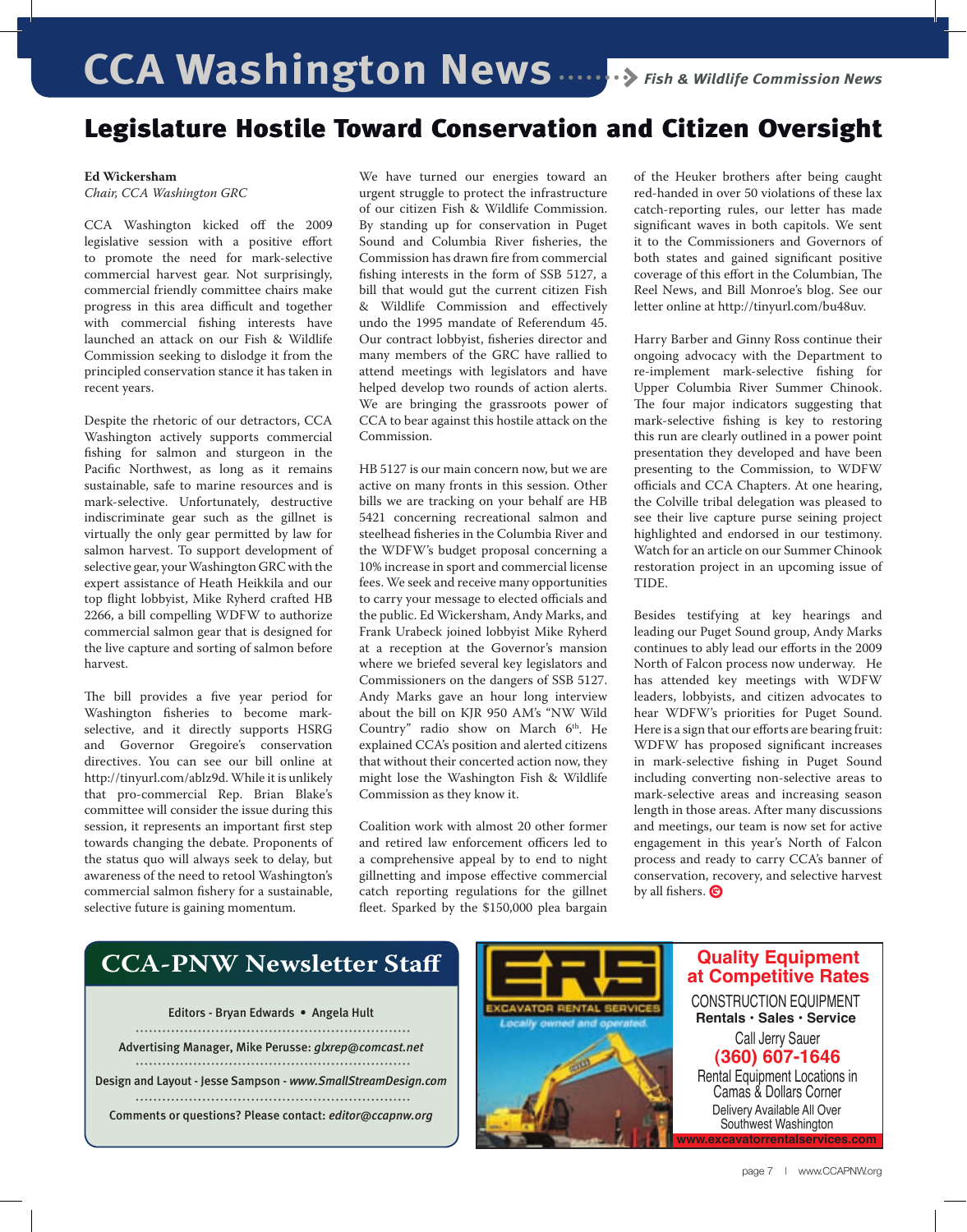## Spring Bonneville Sea Lion Circus Continues

#### **Brad Damm**

*CCA Oregon.* 

In a sure sign of spring coming back to our region; the Bonneville Dam annual spring sea lion circus has started again. Fisheries managers, wildlife biologists, tribal officials, and the Corps of Engineers hosted a media event at the dam to update the public on

sea lion monitoring, hazing, and removal operations. Officials<br>also intended to also intended to<br>showcase new showcase precautions designed to avoid an incident similar to the one in 2008 where six sea lions died in the traps over a weekend as an unintentional consequence problems with release mechanisms on the trap doors. Trapping could restart as soon as March 2nd, 2009.

The event today had the beginnings of all the drama of years past. Officials only invited members of

the accredited media into the secure area of the dam to answer questions and take a close look at the new trap modifications. ID's were checked and hard hats were issued. A serious safety briefing was held.



Under sunny skies and snowcapped hills the tour started. Several California sea lions tossed a Sturgeon back and forth for the cameras. The new electronically triggered doors on the traps wouldn't work properly for the officials, and an animal rights activist (posing as media) snuck into the event and interrupted the various official briefings and interviews. Protesters waited outside the

Several animals were relocated to zoos and aquariums last year, but there are simply not enough facilities and too many animals that need to be removed.

Before any specific sea lion can be euthanized, it first has to observed and documented killing or consuming endangered salmon. Stellar sea lions are protected under the ESA,



The Sea Lion/Salmon conflict at the base of Bonneville Dam continues as the Spring salmon arrive.

gates and holding signs to save the sea lions. Yup, spring is almost here and all the signs point to salmon coming soon.

According to the US Army Corps of Engineers, there were 103 different sea lions identified in quarter-mile area at the base of the dam last year, and those sea lions ate or killed the highest number of salmon and steelhead ever recorded in modern times. Several Endangered Species Act (ESA) listed stocks of these fish migrate past the dam each spring, and the hazing and removal operations are a part of a larger overall effort by state, federal, and tribal authorities to recover these endangered fish.

Despite the spring circus at the dam, it seems likely lethal removal operations will move forward. The Humane Society of the United States had sought an injunction to stop the removal operations that was denied on February 26<sup>th</sup> by the US Ninth Circuit Court of appeals. No further litigation is pending. The traps are currently in place and the sea lions are using them. Although a zoo in Chicago has offered to take the first two animals trapped, it seems wildlife managers have limited options to send the problem predators into permanent captivity.

permanent captivity, it will be given a lethal injection. If the worst offenders will not enter the traps they can be shot under the permit issued last year by NOAA-Fisheries. If it gets that far, sharpshooters from Washington law enforcement agencies<br>have already been already recruited. Only animals within 50 feet of shore (or on land) can be shot, and any carcasses that result from those actions would be recovered and removed from the river.

so only California sea lions can be removed. If authorities are unable to place a trapped animal in

Authorities can remove

up to 85 specific problem California sea lions in 2009. Over the last few years we have seen that hazing operations using rubber buckshot and pyrotechnics have only had limited success with California sea lions, and the underwater acoustic deterrence devices installed by The Corps have been a failure at keeping them away. Although it is unfortunate that we once again at the point of lethal removal, there are simply no other options. The number of fish consumed by sea lions at the dam increases every year, and the wild ESA listed salmon and steelhead that pass Bonneville Dam each spring need this protection. These fish are far too valuable to lose.  $\bullet$